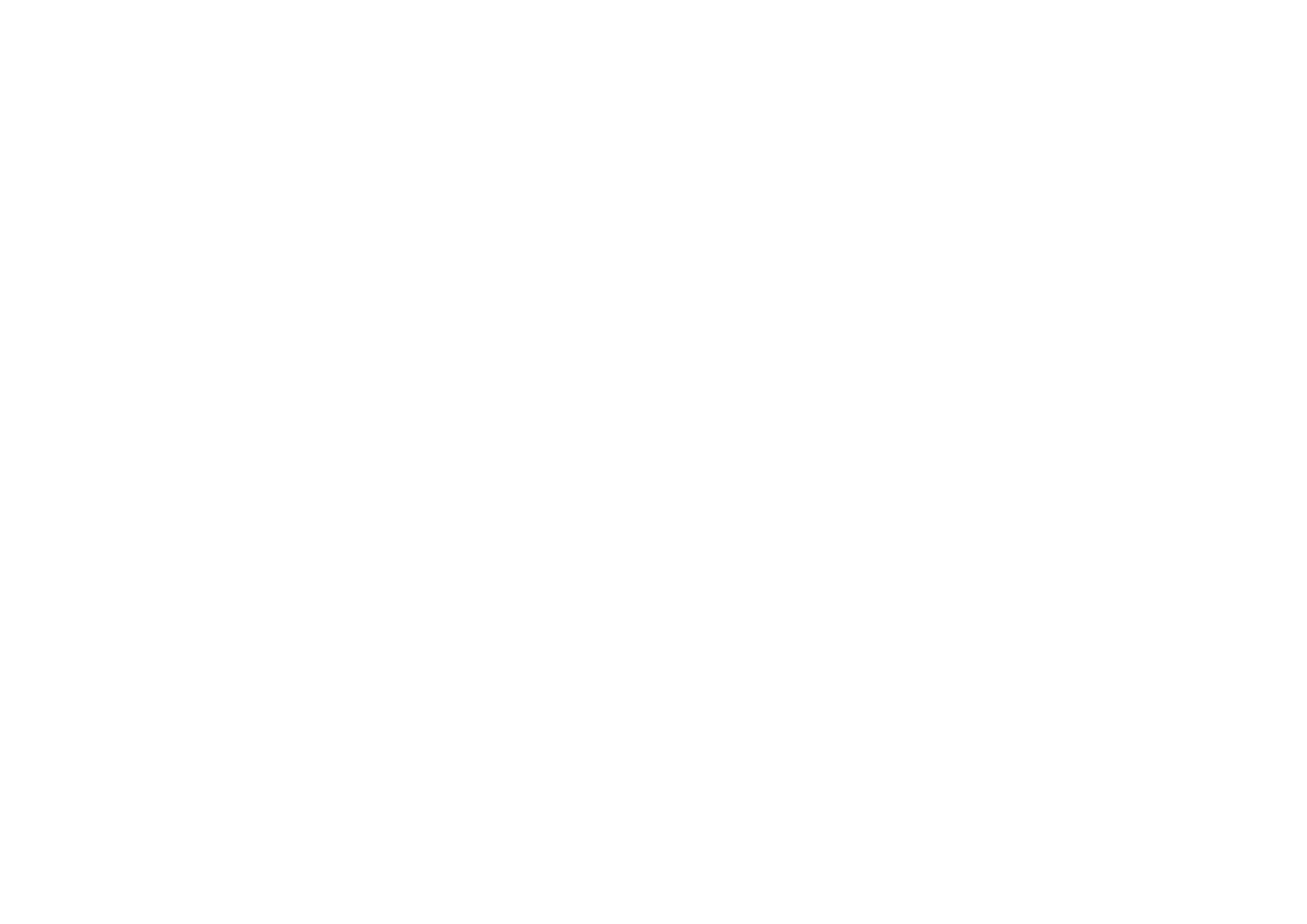|                                  | 1st Round Main |                                |                |                          | last 16 Main                |   |                       |                |         |
|----------------------------------|----------------|--------------------------------|----------------|--------------------------|-----------------------------|---|-----------------------|----------------|---------|
|                                  |                |                                |                | table time<br>table time |                             |   |                       |                |         |
|                                  |                |                                |                |                          |                             |   |                       |                |         |
|                                  |                |                                |                |                          |                             |   |                       |                |         |
| <b>Knight &amp; Oakley</b>       | V              | <b>Smith &amp; Tunstall</b>    |                | $9 - 10.10$ am           |                             |   |                       |                |         |
| 2340-0                           |                | 1060-6200                      |                |                          |                             |   |                       |                |         |
|                                  |                |                                |                |                          | <b>Smith &amp; Tunstall</b> | V | Wilding & Ingram      | $\overline{4}$ | 10.50am |
|                                  |                |                                |                |                          | 5190-8570                   |   | 2530-1470             |                |         |
| <b>B Wilding &amp; K Ingram</b>  | $\mathbf{V}$   | E & J Noel                     | $3 -$          | 9.30am                   |                             |   |                       |                |         |
| 4220-700                         |                | 820-1620                       |                |                          |                             |   |                       |                |         |
| <b>T Cross &amp; D Jones</b>     | V              | I Champion & P Le Gallez       |                | 4 9.30am                 |                             |   |                       |                |         |
| 3590-4990                        |                | 1290-2610                      |                |                          | Cross & Jones               | V | Senior & Brackenridge | 7 <sup>2</sup> | 10.50am |
| N Senior & A Brackenridge        | $\mathbf{V}$   | Alan Donovan & L Hall          |                | 5 9.30am                 | 1510-2040                   |   | 2550-1610             |                |         |
| 9430-1810                        |                | 630-1870                       |                |                          |                             |   |                       |                |         |
| C Driver & G Fitzjohn            | $\mathbf{V}$   | Luke Bush & Kyran Perkins      | $6 -$          | 9.30am                   |                             |   |                       |                |         |
| 6360-6710                        |                | 1250-1300                      |                |                          | Driver & Fitzjohn           | V | Le Page & Kenny       | 8              | 10.50am |
| <b>W Cormack &amp; A Skinner</b> | $\mathbf{V}$   | <b>R Le Page &amp; T Kenny</b> | $7 -$          | 9.30am                   | 3830-7620                   |   | 3510-0                |                |         |
| 510-40                           |                | 1710-1520                      |                |                          |                             |   |                       |                |         |
| <b>G Jukes &amp; C Tupper</b>    | $\mathbf{V}$   | J Brackenridge & M Baden       | $8 -$          | 9.30am                   |                             |   |                       |                |         |
| 1980-2950                        |                | 1980-370                       |                |                          | <b>Jukes &amp; Tupper</b>   | V | Chapple & Jones       | $\mathbf{1}$   | 10.50am |
| C Gauvain & M Bichard            | $\mathbf{V}$   | <b>B Chapple &amp; D Jones</b> | $\overline{9}$ | 9.30am                   | 2030-4010                   |   | 4040-740              |                |         |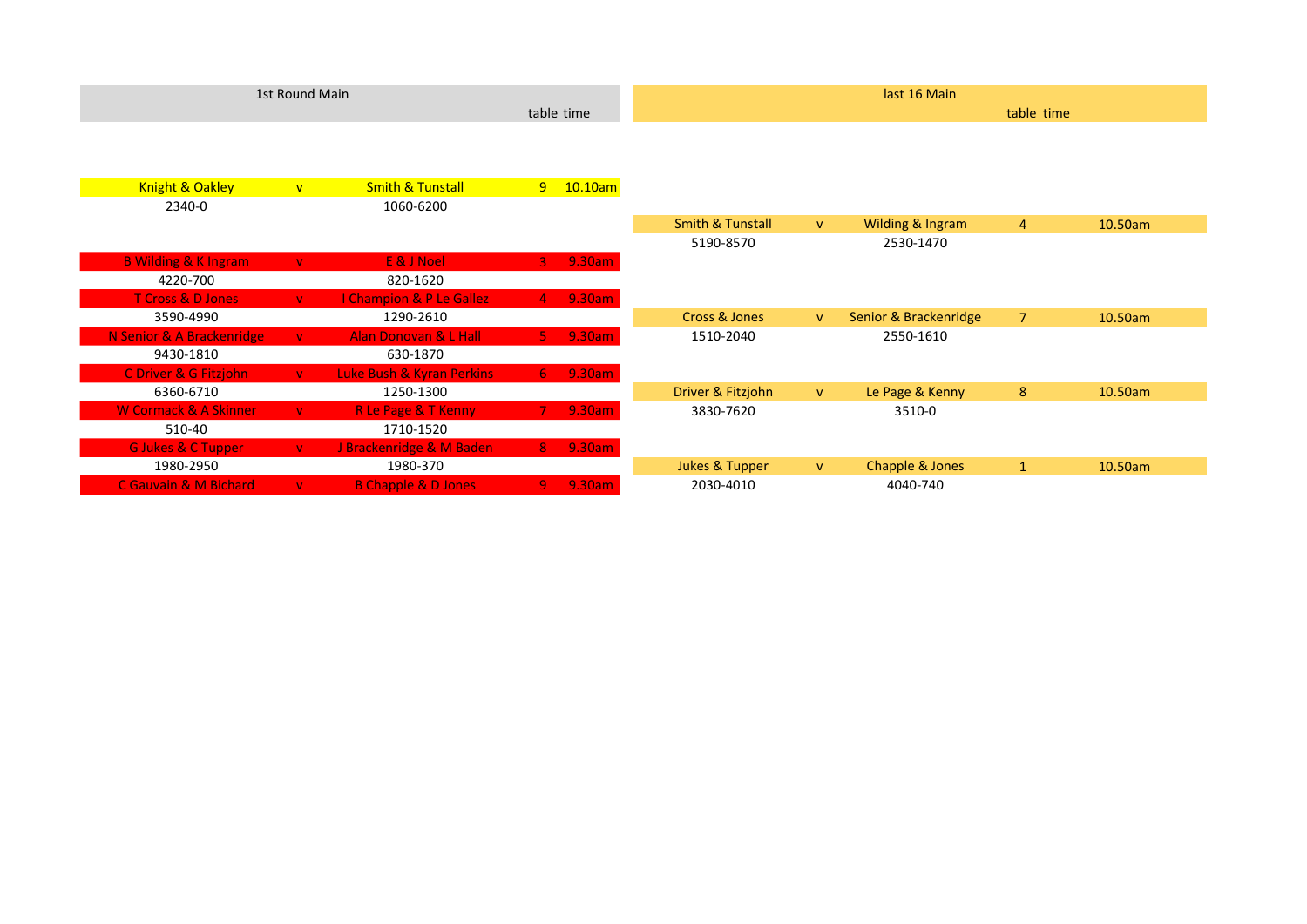| 640-1620       | 4210-5600  |              |
|----------------|------------|--------------|
| 1st Round Main |            | last 16 Main |
|                | table time | table time   |

| <b>CAllen &amp; K Totty</b>      | $\mathbf{V}$ | <b>R Hawes &amp; C Slade</b>      | 10 9.30am      |                            |              |                              |                |            |
|----------------------------------|--------------|-----------------------------------|----------------|----------------------------|--------------|------------------------------|----------------|------------|
| 370-310                          |              | 920-1530                          |                | Hawes & Slade              | <b>V</b>     | <b>Ridley &amp; Lelliott</b> | $\overline{2}$ | $10.50$ am |
| <b>G Ridley &amp; I Lelliot</b>  | V            | <b>S Stratford &amp; V Brown</b>  | $1$ 10.10am    | 0-1330                     |              | 4340-5210                    |                |            |
| 2060-3970                        |              | 1290-460                          |                |                            |              |                              |                |            |
| P Osbourne & B Hall              | $\mathbf{V}$ | <b>C</b> Bourgaize & P Regan      | 2 10.10am      |                            |              |                              |                |            |
| 5730-2960                        |              | 1510-0                            |                | Osbourne & Hall            | $\mathbf{V}$ | <b>Hollis &amp; Trafford</b> | 6              | 10.50am    |
| <b>K Hollis &amp; M Trafford</b> | V            | <b>G Powell &amp; D Constable</b> | $3 - 10.10$ am | 3140-350                   |              | -14130                       |                |            |
| 13410-2380                       |              | 620-3120                          |                |                            |              |                              |                |            |
| J Slee & C Jones                 | V            | R Cunningham & T Jenner           | 4 10.10am      |                            |              |                              |                |            |
| 2860-1780                        |              | 240-350                           |                | Slee & Jones               | v.           | Webster & Newsom             | 3              | 10.50am    |
| <b>T Webster &amp; C Newson</b>  | $\mathbf{V}$ | <b>G Powell &amp; P Soanes</b>    | $5 - 10.10$ am | 4310-1460                  |              | 2210-3270                    |                |            |
| 2270-480                         |              | 1350-1120                         |                |                            |              |                              |                |            |
| <b>S Mepham &amp; P Oackley</b>  | V            | M Ogier & P Dyer                  | $6 - 10.10$ am |                            |              |                              |                |            |
| 4450-1820                        |              | 390-5410                          |                | <b>Mepham &amp; Oakley</b> | $\mathsf{V}$ | T & L Oliver                 | 5.             | 10.50am    |
| T & L Oliver                     | V            | M Cole & J Millward               | $7 - 10.10$ am | 1830-540                   |              | 3640-3340                    |                |            |
| 4660-3420                        |              | 670-1670                          |                |                            |              |                              |                |            |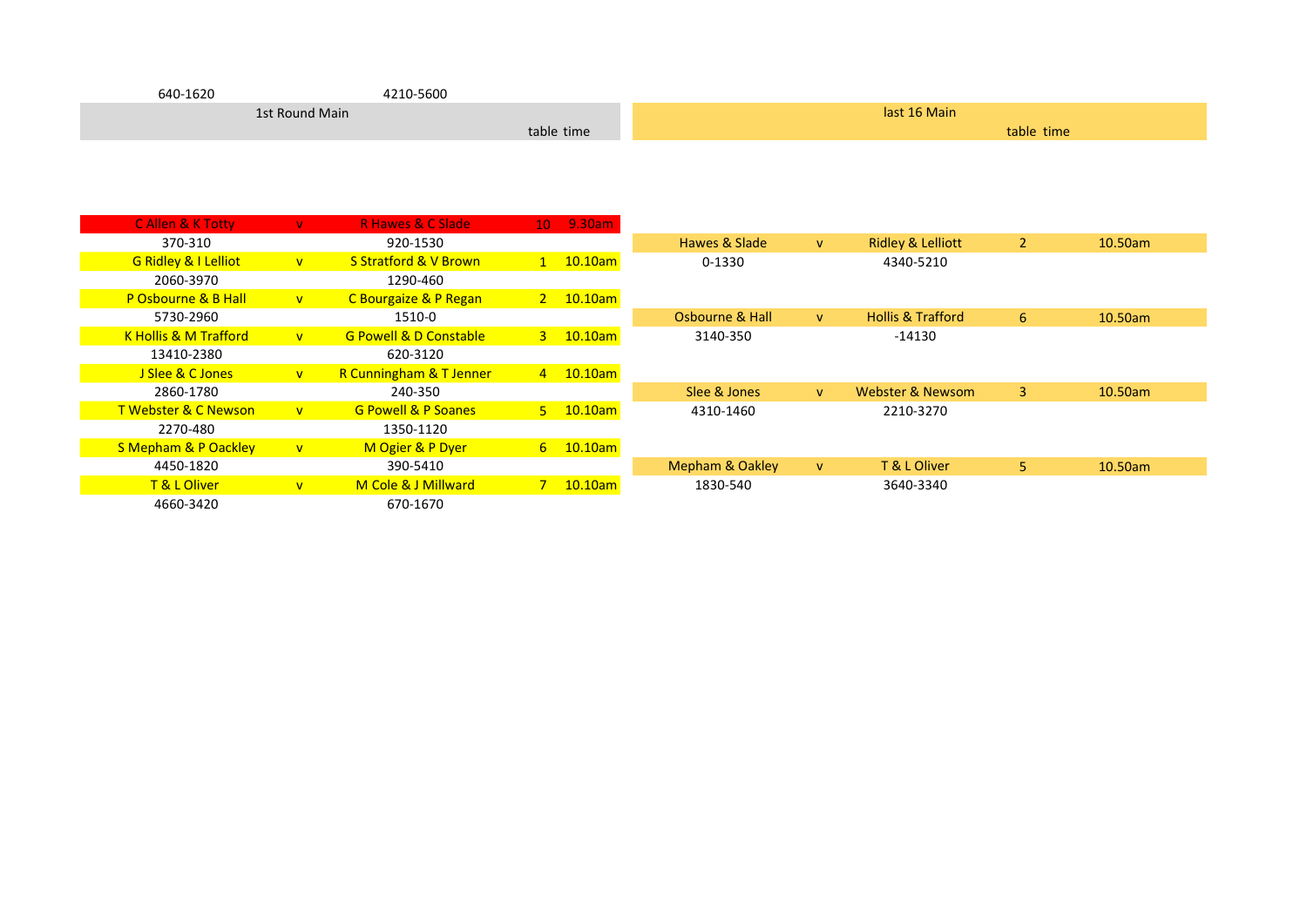| Last 8 Mains                |              |                       |                |        | semi final Main       |              |                   |       |        |
|-----------------------------|--------------|-----------------------|----------------|--------|-----------------------|--------------|-------------------|-------|--------|
|                             |              |                       | table          | time   |                       |              |                   | table | time   |
|                             |              |                       |                |        |                       |              |                   |       |        |
|                             |              |                       |                |        |                       |              |                   |       |        |
|                             |              |                       |                |        |                       |              |                   |       |        |
|                             |              |                       |                |        |                       |              |                   |       |        |
|                             |              |                       |                |        |                       |              |                   |       |        |
|                             |              |                       |                |        |                       |              |                   |       |        |
| <b>Smith &amp; Tunstall</b> | $\mathsf{V}$ | Senior & Brackenridge | 6 <sup>1</sup> | 1.1    |                       |              |                   |       |        |
| 80-6270                     |              | 9160-2280             |                |        |                       |              |                   |       |        |
|                             |              |                       |                |        |                       |              |                   |       |        |
|                             |              |                       |                |        |                       |              |                   |       |        |
|                             |              |                       |                |        | Senior & Brackenridge | $\mathbf{V}$ | Driver & Fitzjohn |       | 1.50pm |
|                             |              |                       |                |        | 3820-4980             |              | 3940-60           |       |        |
|                             |              |                       |                |        |                       |              |                   |       |        |
|                             |              |                       |                |        |                       |              |                   |       |        |
| Driver & Fitzjohn           | $\mathbf{V}$ | Jukes & Tupper        | 2 <sup>2</sup> | 1.10pm |                       |              |                   |       |        |
| 2790-6690                   |              | 1450-2180             |                |        |                       |              |                   |       |        |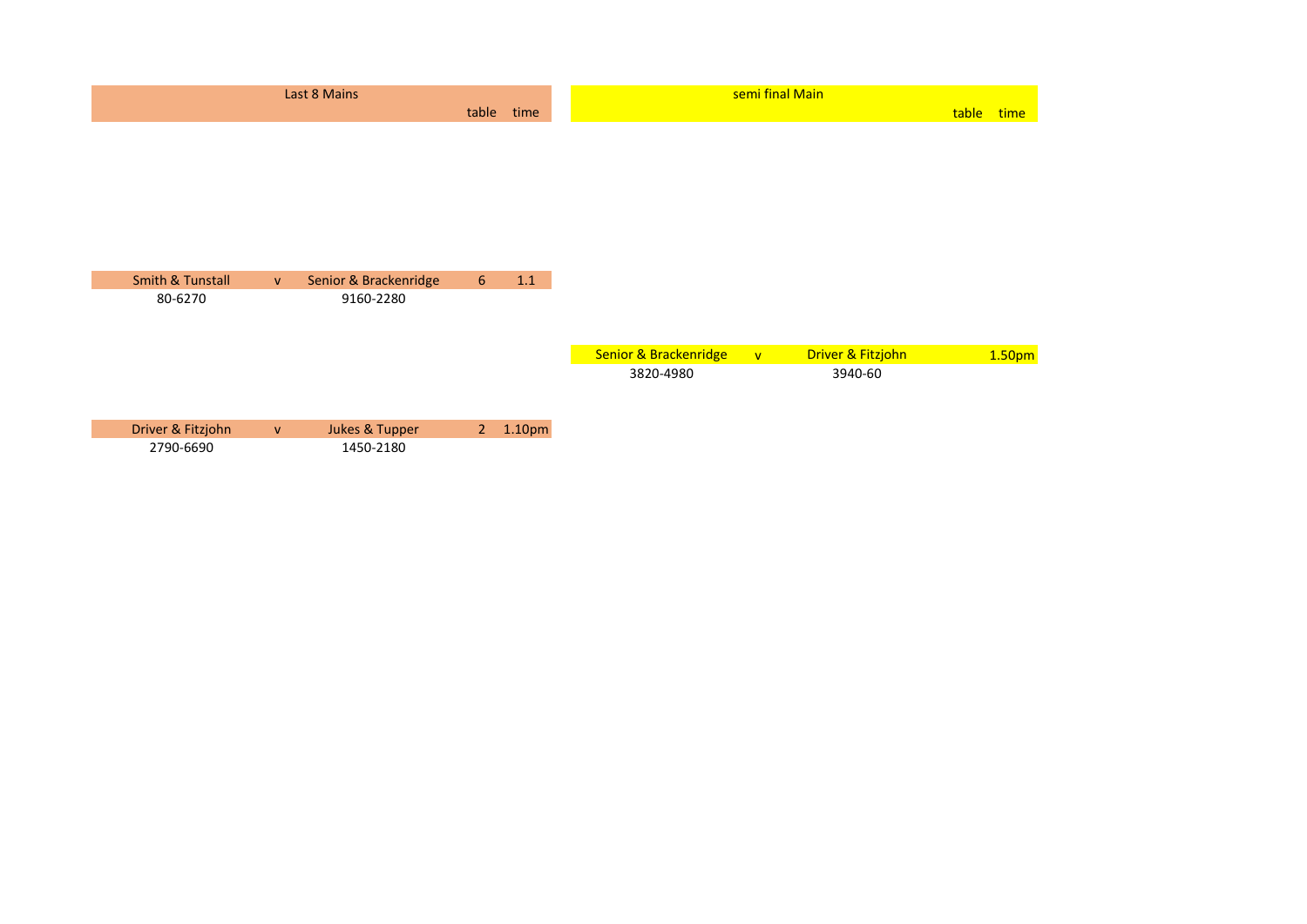|                              |              | Last 8 Main                  |                |        |                              | semi final Main |           |       |                    |
|------------------------------|--------------|------------------------------|----------------|--------|------------------------------|-----------------|-----------|-------|--------------------|
|                              |              |                              | table          | time   |                              |                 |           | table | time               |
|                              |              |                              |                |        |                              |                 |           |       |                    |
|                              |              |                              |                |        |                              |                 |           |       |                    |
|                              |              |                              |                |        |                              |                 |           |       |                    |
|                              |              |                              |                |        |                              |                 |           |       |                    |
|                              |              |                              |                |        |                              |                 |           |       |                    |
|                              |              |                              |                |        |                              |                 |           |       |                    |
| <b>Ridley &amp; Lelliott</b> | V            | <b>Trafford &amp; Hollis</b> | 8 <sup>1</sup> | 1.10pm |                              |                 |           |       |                    |
| 2550-2580                    |              | 1000-2230                    |                |        |                              |                 |           |       |                    |
|                              |              |                              |                |        |                              |                 |           |       |                    |
|                              |              |                              |                |        | <b>Ridley &amp; Lelliott</b> | V               | T&LOliver |       | 1.50 <sub>pm</sub> |
|                              |              |                              |                |        | 5470-5120                    |                 | 1840-2240 |       |                    |
|                              |              |                              |                |        |                              |                 |           |       |                    |
|                              |              |                              |                |        |                              |                 |           |       |                    |
| Slee & Jones                 | $\mathbf{v}$ | T & L Oliver                 | 1              | 1.10pm |                              |                 |           |       |                    |
| 1520-1420                    |              | 950-2210                     |                |        |                              |                 |           |       |                    |